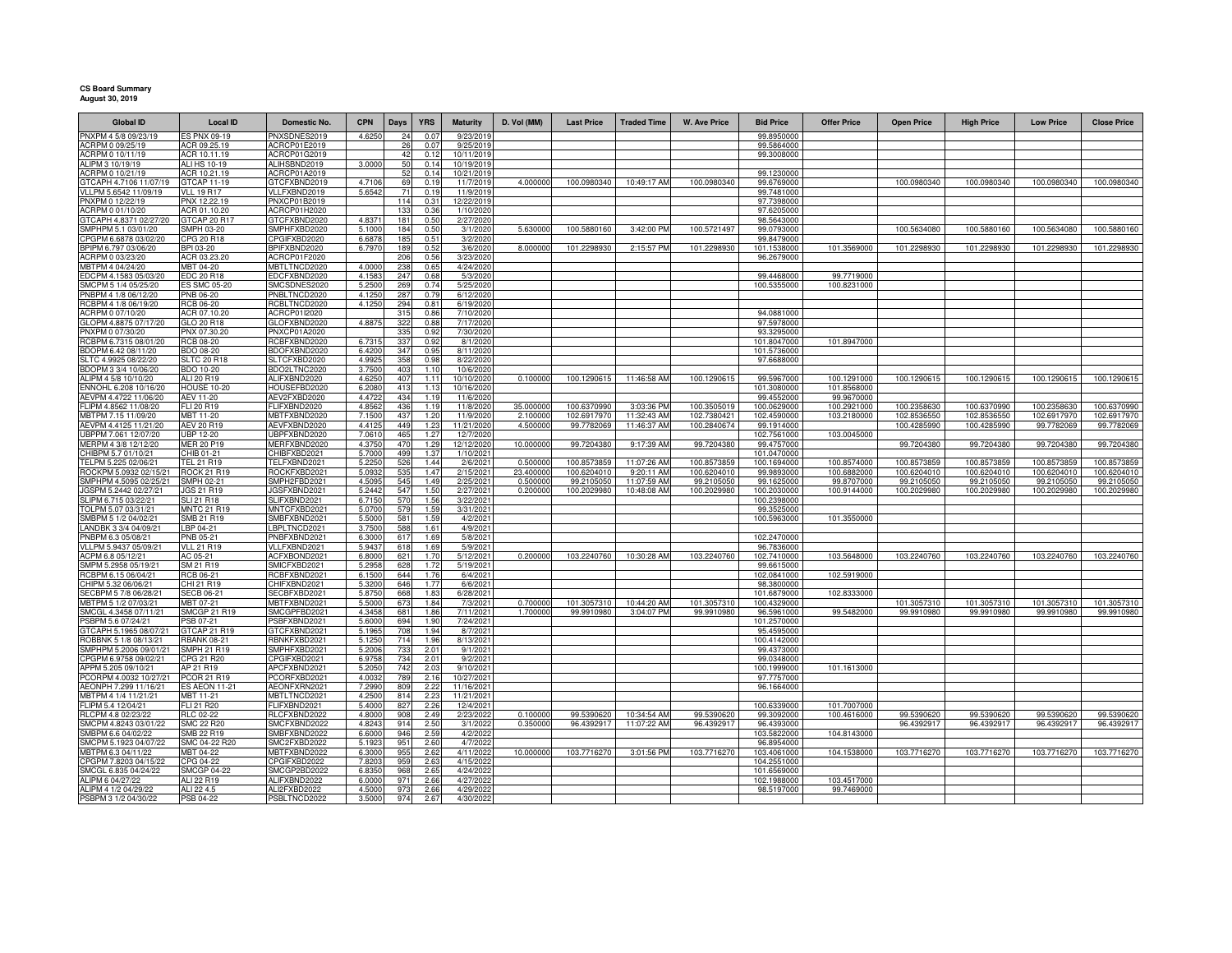| <b>Global ID</b>                                | <b>Local ID</b>                   | Domestic No.                        | <b>CPN</b>       | <b>Days</b>        | <b>YRS</b>               | <b>Maturity</b>         | D. Vol (MM) | <b>Last Price</b> | <b>Traded Time</b> | <b>W. Ave Price</b> | <b>Bid Price</b>           | <b>Offer Price</b> | <b>Open Price</b> | <b>High Price</b> | <b>Low Price</b> | <b>Close Price</b> |
|-------------------------------------------------|-----------------------------------|-------------------------------------|------------------|--------------------|--------------------------|-------------------------|-------------|-------------------|--------------------|---------------------|----------------------------|--------------------|-------------------|-------------------|------------------|--------------------|
| SMPHPM 6.2223 05/17/22                          | <b>SMPH 05-22</b>                 | SMPHFXBD2022                        | 6.222            | 99                 | 2.71                     | 5/17/2022               | 1.00000     | 101.9908660       | 11:41:36 AM        | 101.9908660         | 99.9203000                 |                    | 101.9908660       | 101.9908660       | 101.9908660      | 101.9908660        |
| CHIBPM 3 1/4 05/18/22                           | CHIB 05-22                        | CHIBLTNC2022                        | 3.2500           | 992                | 2.72                     | 5/18/2022               |             |                   |                    |                     |                            | 102.4923000        |                   |                   |                  |                    |
| SLTC 5.5796 05/22/22<br>UBPPM 6 06/03/22        | LTC 22 R20<br>JBP 06-22           | SLTCFXBD2022<br>JBPFXBND2022        | 5.579<br>6,0000  | 996<br>1008        | 2.73<br>2.76             | 5/22/2022<br>6/3/2022   |             |                   |                    |                     | 101.2109000<br>102.8140000 |                    |                   |                   |                  |                    |
| PNBPM 3 1/4 06/06/22                            | PNB 06-22                         | PNBLTNCD2022                        | 3.250            | 101                | 2.77                     | 6/6/2022                |             |                   |                    |                     |                            |                    |                   |                   |                  |                    |
| ENNOHL 6.131 07/16/22                           | HOUSE 22 R20                      | HOUSEFBD2022                        | 6.131            | $105 -$            | 2.88                     | 7/16/2022               |             |                   |                    |                     | 97.7533000                 |                    |                   |                   |                  |                    |
| SMPM 6.9442 07/16/22                            | SM 22 R19                         | SMICFXBD2022                        | 6.944            | 105                | 2.88                     | 7/16/2022               |             |                   |                    |                     | 103.111300                 |                    |                   |                   |                  |                    |
| AEVPM 5.0056 08/06/22<br>FLIPM 5.3567 08/20/22  | AEV 22 R20<br>FLI 22 R20          | AEVFXBND2022<br>FLIFXBND2022        | 5.005<br>5.356   | 1072<br>1086       | 2.94<br>2.97             | 8/6/2022<br>8/20/202    | 4.400000    | 100.8298509       | 11:46:41 AM        | 101.3545149         | 99.4735000<br>97.5969000   |                    | 101.7917350       | 101.7917350       | 100.8298509      | 100.8298509        |
| EWPM 4 09/21/22                                 | EW 09-22                          | EWBLTNCD2022                        | 4.0000           | 1118               | 3.06                     | 9/21/2022               |             |                   |                    |                     |                            |                    |                   |                   |                  |                    |
| PNBPM 3 3/4 10/27/22                            | PNB 10-22                         | PNB2LTNC2022                        | 3.7500           | 1154               | 3.16                     | 10/27/2022              |             |                   |                    |                     |                            |                    |                   |                   |                  |                    |
| CHIBPM 3.65 12/02/22<br>ROBBNK 4 1/8 12/16/22   | CHIB 12-22<br><b>RBANK 12-22</b>  | CHIB2LTN2022<br>RBANKLTN2022        | 3.6500<br>4.125  | 1190<br>1204       | 3.26<br>3.30             | 12/2/2022<br>12/16/2022 |             |                   |                    |                     |                            |                    |                   |                   |                  |                    |
| SMCGL 5 3/8 12/22/22                            | SMCGP 22 R20                      | SMCGPFBD2022                        | 5.375            | 1210               | 3.31                     | 12/22/2022              | 0.060000    | 99.1565700        | 10:23:52 AM        | 99.1565700          | 96.3145000                 |                    | 99.1565700        | 99.1565700        | 99.1565700       | 99.1565700         |
| FLIPM 5.0496 01/07/23                           | PI 01-23 R20                      | PIFXBND2023                         | 5.049            | 1226               | 3.36                     | 1/7/2023                |             |                   |                    |                     | 97.2833000                 |                    |                   |                   |                  |                    |
| RCBPM 3 3/4 02/11/23                            | CB 02-23                          | CBLTNCD2023                         | 3.7500           | 126                | 3.45                     | 2/11/2023               |             |                   |                    |                     |                            |                    |                   |                   |                  |                    |
| BDOPM 3 5/8 02/18/23                            | BDO 02-23                         | BDOLTNCD2023                        | 3.625            | 1268               | 3.47                     | 2/18/2023               |             |                   |                    |                     |                            |                    |                   |                   |                  |                    |
| GTCAPH 5.0937 02/27/23<br>SMPHPM 5.663 03/01/23 | TCAP 23 R20<br>SMPH 23 R21        | GTCFXBND2023<br>SMPHFXBD2023        | 5.093<br>5.6630  | 127<br>1279        | 3.5 <sub>0</sub><br>3.50 | 2/27/2023<br>3/1/2023   | 1.10000     | 100.5120060       | 10:45:08 AM        | 101.8096587         | 90.6631000<br>98.9507000   |                    | 101.9394240       | 101.9394240       | 100.5120060      | 100.5120060        |
| SMCPM 6 1/4 03/19/23                            | SMC 23 R21                        | SMCFXBND2023                        | 6.2500           | 1297               | 3.55                     | 3/19/2023               | 2.19000     | 103.3797360       | 11:58:45 AM        | 104.4535100         | 103.3797000                | 105.0358000        | 105.0357677       | 105.0357677       | 103.3797360      | 103.3797360        |
| PNBPM 3 7/8 04/26/23                            | PNB 04-23                         | PNBLTNCD2023                        | 3.875            | 133                | 3.66                     | 4/26/2023               |             |                   |                    |                     |                            |                    |                   |                   |                  |                    |
| EDCPM 4.7312 05/03/23                           | <b>EDC 23 R19</b>                 | EDCFXBND2023                        | 4.731            | 134i               | 3.67                     | 5/3/2023                |             |                   |                    |                     | 98.4453000                 | 100.0979000        |                   |                   |                  |                    |
| ECBPM 3 7/8 05/08/23<br>BPIPM 3 3/4 05/24/23    | <b>SECB 05-23</b><br>BPI 05-23    | SECBLTNC2023<br>BPILTNCD2023        | 3.875<br>3.750   | 1347<br>1363       | 3.69<br>3.7              | 5/8/2023<br>5/24/2023   |             |                   |                    |                     |                            |                    |                   |                   |                  |                    |
| ACPM 3.92 07/07/23                              | AC 23 R22                         | ACFXBOND2023                        | 3.920            | 1407               | 3.85                     | 7/7/2023                | 5,200000    | 97.7867050        | 3:51:09 PM         | 97.6402810          | 94.7206000                 |                    | 97.4406120        | 97.7867050        | 97.4406120       | 97.7867050         |
| SMCGL 4.7575 07/11/23                           | <b>SMCGP 23 R21</b>               | SMCGPFBD2023                        | 4.757            | 1411               | 3.86                     | 7/11/2023               |             |                   |                    |                     | 93.4411000                 |                    |                   |                   |                  |                    |
| GLOPM 5.2792 07/17/23                           | GLO 23 R20                        | GLOFXBND2023                        | 5.279            | 1417               | 3.88                     | 7/17/2023               |             |                   |                    |                     | 100.2742000                | 102.0390000        |                   |                   |                  |                    |
| SMCGL 6 3/4 08/17/23<br>UBPPM 4 3/8 08/21/23    | SMCGP 08-23 R21<br>UBP 08-23      | SMCGP2BD2023<br>JBPLTNCD2023        | 6.7500<br>4.3750 | 1448<br>1452       | 3.96<br>3.98             | 8/17/2023<br>8/21/2023  |             |                   |                    |                     | 97.7011000                 |                    |                   |                   |                  |                    |
| MBTPM 3 1/2 09/19/23                            | MBT 09-23                         | MBTLTNCD2023                        | 3.5000           | 1481               | 4.06                     | 9/19/2023               |             |                   |                    |                     |                            |                    |                   |                   |                  |                    |
| ALIPM 7.0239 10/05/23                           | ALI 23 R21                        | ALI2FXBD2023                        | 7.023            | 1497               | 4.10                     | 10/5/2023               |             |                   |                    |                     | 103.6874000                |                    |                   |                   |                  |                    |
| ALIPM 3.8915 10/07/23                           | ALI 23 R22                        | ALIFXBND2023                        | 3.8915           | 1499               | 4.10                     | 10/7/2023               | 45.550000   | 97.3780560        | 3:24:42 PM         | 96.9891969          | 93.7372000                 |                    | 93.8249480        | 97.3780560        | 93.8249480       | 97.3780560         |
| PCORPM 4.5219 10/27/23<br>SECBPM 4 1/2 11/02/23 | <b>PCOR 23 R21</b><br>ECB 11-23   | PCORFXBD2023<br>SECB2LTN2023        | 4.521<br>4.5000  | 1519<br>152        | 4.16<br>4.18             | 10/27/2023<br>11/2/2023 |             |                   |                    |                     | 89.4548000                 |                    |                   |                   |                  |                    |
| BDOPM 4 3/8 11/07/23                            | BDO 11-23                         | BDO2LTNC2023                        | 4.3750           | 1530               | 4.19                     | 11/7/2023               |             |                   |                    |                     |                            |                    |                   |                   |                  |                    |
| FLIPM 5.4333 11/08/23                           | FLI 23 R20                        | FLIFXBND2023                        | 5.433            | 153 <sup>°</sup>   | 4.19                     | 11/8/2023               |             |                   |                    |                     | 100.6827000                |                    |                   |                   |                  |                    |
| AEONPH 7.695 11/16/23                           | <b>ES AEON 11-23</b>              | AEONFXRN2023                        | 7.6950           | 1539               | 4.21                     | 11/16/2023              |             |                   |                    |                     | 93.0241000                 |                    |                   |                   |                  |                    |
| AEVPM 4.6188 11/21/23<br>WPM 4 5/8 12/07/23     | <b>AEV 23 R20</b><br>EW 12-23     | AEVFXBND2023<br>EWBLTNCD2023        | 4.618<br>4.625   | 154<br>156         | 4.2<br>4.27              | 11/21/202<br>12/7/2023  |             |                   |                    |                     | 93.9900000                 |                    |                   |                   |                  |                    |
| MPM 5.159 12/09/23                              | SM 23 R21                         | SMICFXBD2023                        | 5.159            | 156                | 4.28                     | 12/9/2023               | 1.20000     | 102.9182150       | 3:34:39 PM         | 102.4994223         | 97.413200                  |                    | 100.4054590       | 102.9182150       | 100.4054590      | 102.9182150        |
| VLLPM 8 12/21/23                                | <b>VLL 23 R21</b>                 | /LLFXBND2023                        | 8.000            | 157                | 4.31                     | 12/21/2023              |             |                   |                    |                     | 103.0280000                |                    |                   |                   |                  |                    |
| CHIBPM 4.55 01/12/24                            | CHIB 01-24                        | CHIBLTNC2024                        | 4.550            | 159                | 4.37                     | 1/12/2024               |             |                   |                    |                     |                            |                    |                   |                   |                  |                    |
| ROBBNK 4 7/8 01/16/24<br>FDCPM 6.1458 01/24/24  | <b>RBANK 01-24</b><br>FDC 24 R21  | RBANKLTN2024<br>FDCFXBND2024        | 4.875<br>6.1458  | 1600<br>1608       | 4.38<br>4.40             | 1/16/2024<br>1/24/2024  |             |                   |                    |                     | 100.1725000                |                    |                   |                   |                  |                    |
| APPM 7.5095 01/25/24                            | AP 24 R22                         | APCFXBND2024                        | 7.5095           | 1609               | 4.41                     | 1/25/2024               |             |                   |                    |                     | 105.9398000                |                    |                   |                   |                  |                    |
| ALIPM 5 01/30/24                                | ALI 24 R20                        | ALIFXBND2024                        | 5.000            | 1614               | 4.42                     | 1/30/2024               | 8.420000    | 100.4871780       | 9:51:50 AM         | 100.4334766         | 99.2159000                 | 101.1785000        | 99.4105920        | 100.4871780       | 99.4105920       | 100.4871780        |
| TELPM 5.2813 02/06/24                           | <b>TEL 24 R21</b>                 | TELFXBND2024                        | 5.281            | 1621               | 4.44                     | 2/6/2024                |             |                   |                    |                     | 93.5024000                 |                    |                   |                   |                  |                    |
| PSBPM 5 02/09/24<br>JGSPM 5.3 02/27/24          | PSB 02-24<br><b>IGS 24 R20</b>    | PSBLTNCD2024<br><b>IGSFXBND2024</b> | 5.000<br>5.300   | 1624<br>1642       | 4.45<br>4.50             | 2/9/2024<br>2/27/2024   |             |                   |                    |                     | 93.5493000                 |                    |                   |                   |                  |                    |
| SMCPM 5.284 03/01/24                            | SMC 24 R22                        | SMCFXBND2024                        | 5.284            | 1645               | 4.50                     | 3/1/2024                | 1.000000    | 102.5594170       | 2:58:48 PM         | 102.5594170         | 95.4795000                 |                    | 102.5594170       | 102.5594170       | 102.5594170      | 102.5594170        |
| STIEPM 5.8085 03/23/24                          | STIESG 24 R22                     | TIGFXBD2024                         | 5.808            | 1667               | 4.56                     | 3/23/2024               |             |                   |                    |                     | 97.4818000                 |                    |                   |                   |                  |                    |
| MEGPM 5.3535 03/28/24                           | <b>MEG 24 R22</b>                 | MEGFXBND2024                        | 5.353            | 1672               | 4.58                     | 3/28/2024               | 1.000000    | 99.8098770        | 10:49:16 AM        | 99.8098770          | 93.6457000                 |                    | 99.8098770        | 99.8098770        | 99.8098770       | 99.8098770         |
| RCBPM 5 1/2 03/28/24<br>TOLPM 5 1/2 03/31/24    | RCB 03-24<br><b>MNTC 24 R21</b>   | RCBLTNCD2024<br>MNTCFXBD2024        | 5.5000<br>5.5000 | 1672<br>1675       | 4.58<br>4.59             | 3/28/2024<br>3/31/2024  |             |                   |                    |                     | 93.6972000                 |                    |                   |                   |                  |                    |
| SMBPM 6 04/02/24                                | SMB 24 R21                        | SMBFXBND2024                        | 6.0000           | 167                | 4.59                     | 4/2/2024                |             |                   |                    |                     | 90.6623000                 |                    |                   |                   |                  |                    |
| MBTPM 5 3/8 04/04/24                            | MBT 04-24                         | <b>MBT2LTNC2024</b>                 | 5.375            | 167                | 4.60                     | 4/4/2024                |             |                   |                    |                     |                            |                    |                   |                   |                  |                    |
| PBC 5 5/8 04/08/24                              | <b>PBCOM 04-24</b><br>PCOR 24 R22 | PBCOMLTN2024                        | 5.625            | 168                | 4.61<br>4.64             | 4/8/2024                |             |                   |                    |                     |                            |                    |                   |                   |                  |                    |
| PCORPM 7.8183 04/19/24<br>SMCGL 7.1783 04/24/24 | SMCGP 04-24 R22                   | PCORFXBD2024<br>SMCGP2BD2024        | 7.818<br>7.178   | 1694<br>169        | 4.65                     | 4/19/2024<br>4/24/2024  |             |                   |                    |                     | 106.0531000<br>102.6970000 |                    |                   |                   |                  |                    |
| SMPHPM 5.1683 05/18/24                          | SMPH 05-24 R22                    | SMPH2FBD2024                        | 5.168            | 1723               | 4.72                     | 5/18/2024               | 0.200000    | 99.6551310        | 10:33:13 AM        | 99.6551310          | 96.9593000                 |                    | 99.6551310        | 99.6551310        | 99.6551310       | 99.6551310         |
| SMPM 5.6125 05/19/24                            | SM 24 R21                         | SMICFXBD2024                        | 5.612            | 1724               | 4.72                     | 5/19/2024               |             |                   |                    |                     | 99.5719000                 |                    |                   |                   |                  |                    |
| AEVPM 6.0157 06/18/24                           | <b>AEV 24 R23</b>                 | AEVFXBND2024                        | 6.015            | 1754               | 4.80                     | 6/18/2024               | 12.000000   | 103.0111720       | 3:06:05 PM         | 105.1828420         | 101.5250000                |                    | 105.6171760       | 105.6171760       | 103.0111720      | 103.0111720        |
| MBTPM 3 7/8 07/20/24<br>FFPM 6.0952 07/21/24    | MBT 07-24<br>DD 24 R22            | MBTLTNCD2024<br>DDFXBOND2024        | 3.875<br>6.095   | 1786<br>1787       | 4.89<br>4.89             | 7/20/2024<br>7/21/2024  |             |                   |                    |                     | 95.2808000                 |                    |                   |                   |                  |                    |
| GTCAPH 5 5/8 08/07/24                           | <b>GTCAP 24 R21</b>               | GTCFXBND2024                        | 5.6250           | 1804               | 4.94                     | 8/7/2024                |             |                   |                    |                     | 87.5902000                 |                    |                   |                   |                  |                    |
| VLLPM 5.7512 08/08/24                           | /LL 24 R23                        | /LLFXBND2024                        | 5.751            | 1805               | 4.94                     | 8/8/2024                |             |                   |                    |                     | 96.6534000                 | 100.2168000        |                   |                   |                  |                    |
| PNBPM 5 3/4 08/27/24                            | PNB 08-24                         | PNBLTNCD2024                        | 5.7500           | 1824<br>182        | 4.99                     | 8/27/2024               |             |                   |                    |                     |                            |                    |                   |                   |                  |                    |
| SMPHPM 5.7417 09/01/24<br>BDOPM 5 3/8 10/12/24  | SMPH 24 R21<br>BDO 10-24          | SMPHFXBD2024<br>BDOLTNCD2024        | 5.7417<br>5.3750 | 187                | 5.01<br>5.12             | 9/1/2024<br>10/12/2024  |             |                   |                    |                     | 93.7240000                 |                    |                   |                   |                  |                    |
| FLIPM 5.6389 12/04/24                           | FLI 24 R21                        | FLIFXBND2024                        | 5.6389           | 1923               | 5.27                     | 12/4/2024               | 115.00000   | 102.1242730       | 10:38:15 AM        | 102.1242730         | 95.5501000                 |                    | 102.1242730       | 102.1242730       | 102.1242730      | 102.1242730        |
| SMCGL 6 1/4 12/22/24                            | <b>SMCGP 24 R22</b>               | SMCGPFBD2024                        | 6.2500           | 1941               | 5.31                     | 12/22/2024              |             |                   |                    |                     | 95.6256000                 |                    |                   |                   |                  |                    |
| ACPM 4.82 02/10/25<br>RLCPM 4.9344 02/23/25     | AC 25 R23<br>RLC 02-25            | ACFXBOND2025<br>RLCFXBND2025        | 4.8200<br>4.9344 | $199 -$<br>$200 -$ | 5.45<br>5.49             | 2/10/2025<br>2/23/2025  | 3.950000    | 100.3324720       | 3:30:56 PM         | 100.2132198         | 94.5569000<br>88,6489000   |                    | 97.9772420        | 100.3324720       | 97.9772420       | 100.3324720        |
| SMPHPM 6.0804 03/01/25                          | SMPH 03-25 R23                    | SMPH2FBD2025                        | 6.080            | 201                | 5.51                     | 3/1/2025                |             |                   |                    |                     | 98.3117000                 |                    |                   |                   |                  |                    |
| SMCPM 6 5/8 03/19/25                            | <b>SMC 25 R23</b>                 | SMCFXBND2025                        | 6.625            | 202                | 5.55                     | 3/19/2025               |             |                   |                    |                     | 106.3305000                | 109.3504000        |                   |                   |                  |                    |